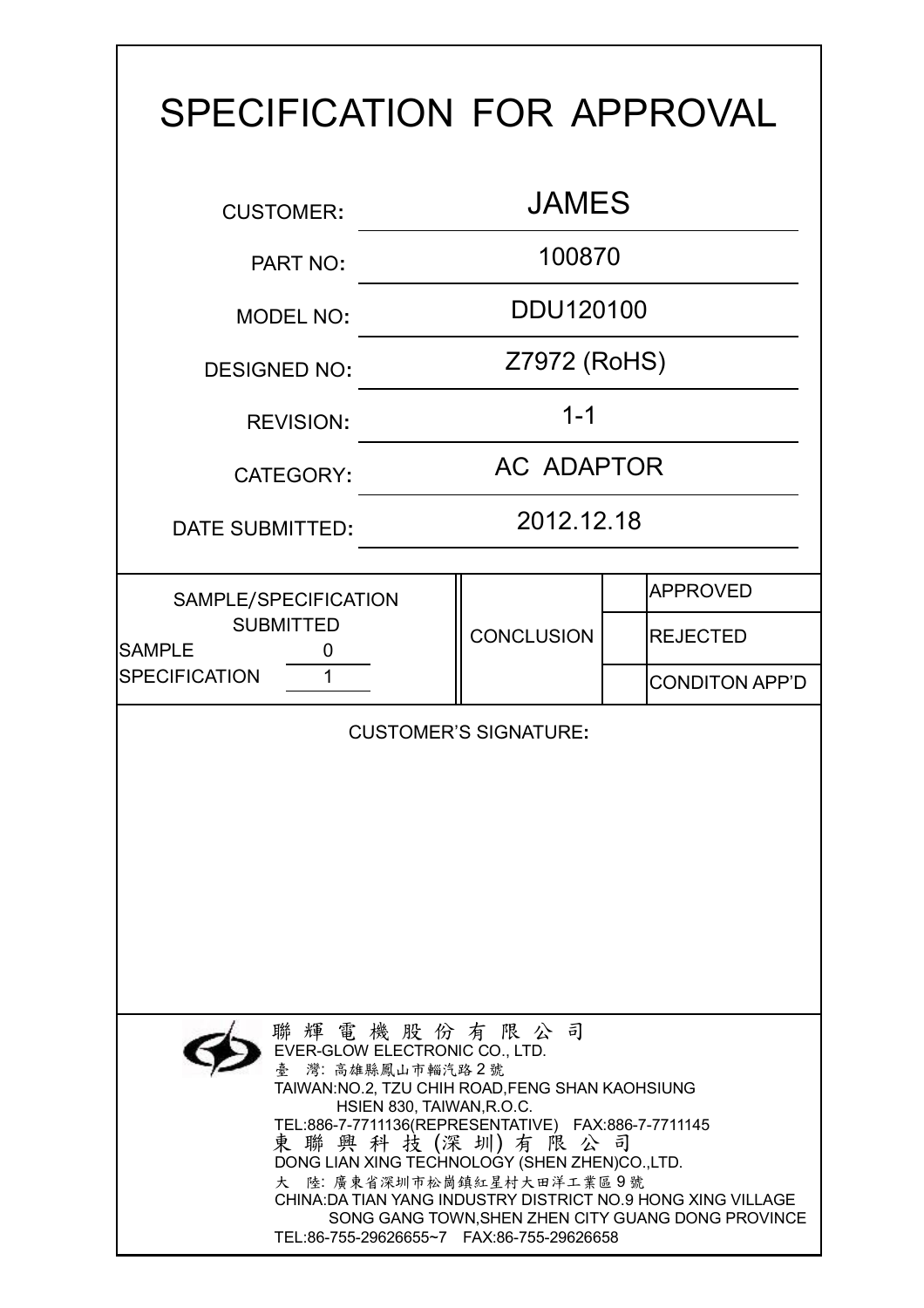MODEL NO**:**DDU120100 CUSTOMER P/N:100870 DESCRIPTION**:**AC ADAPTOR ISSUED DATE**:**2012.12.18 REVISION**:**1-1

TABLE OF CONTENTS

- 1**.**0 ELECTRICAL CHARACTERISTIC
- 2**.**0 MECHANICAL PERFORMANCE
- 3**.**0 SAFETY STANDARD
- 4**.**0 APPEARANCE REQUIREMENTS
- 5**.**0 ENVIRONMENTAL CONDITION
- 6**.**0 INSPECTION ON LINE
- 7**.**0 NET WEIGHT
- 8**.**0 APPEARANCE DIMENSION
- 9**.**0 MATERIAL LIST
- 10**.**0 SAMPLE TEST DATA
- 11**.**0 NAMEPLATE DRAWING
- 12**.**0 BOX DIMENSION
- 13**.**0 PACKING LIST

| <b>REV</b> | <b>DESCRIPTION</b> | <b>DATE</b> |
|------------|--------------------|-------------|
| $1 - 0$    | Initial released   |             |
| $1 - 1$    | <b>RoHS</b>        | 2012/12/18  |
|            |                    |             |
|            |                    |             |

APP**.**BY CHK**.**BY PRE**.**BY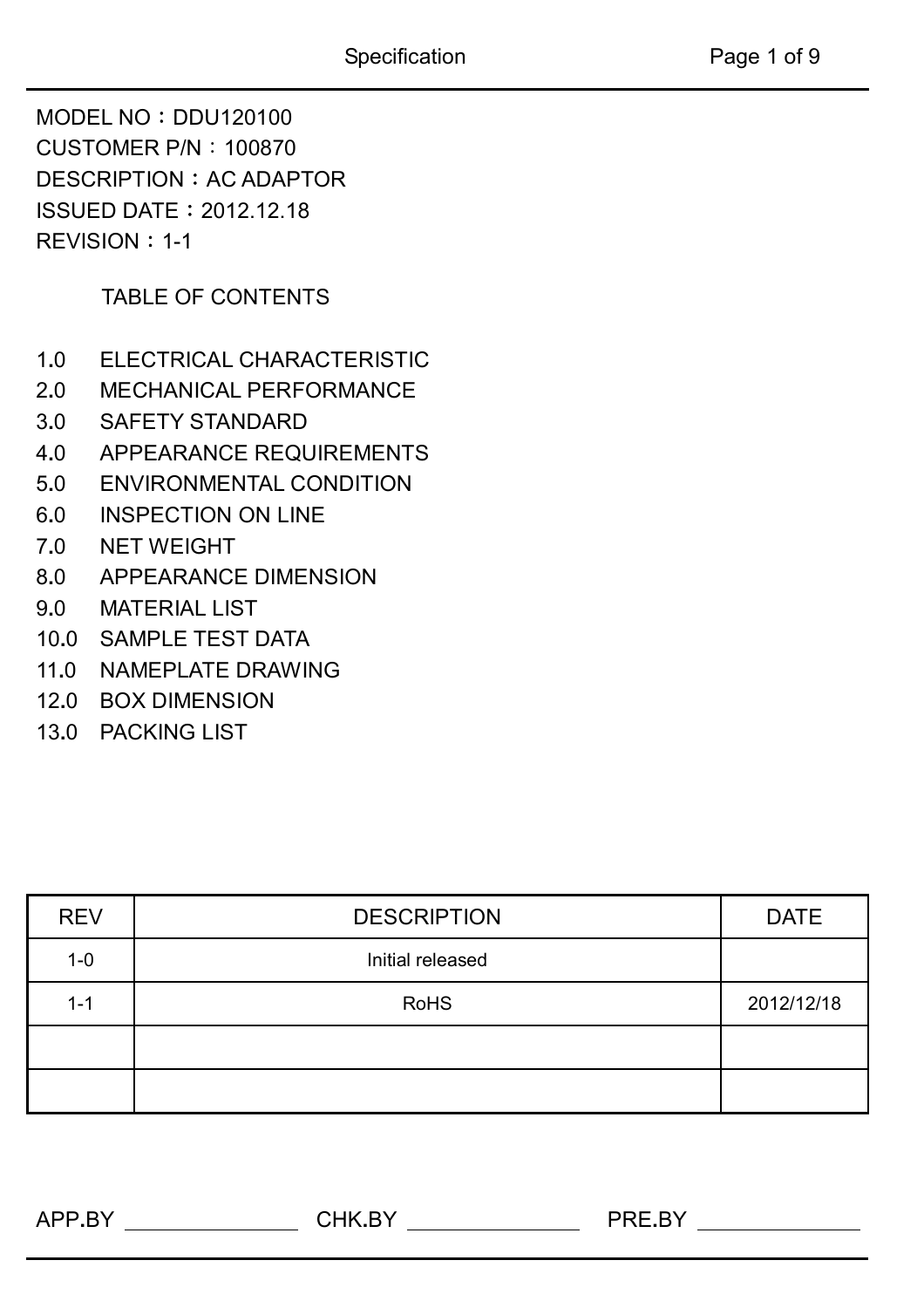APP**.**BY CHK**.**BY PRE**.**BY

## 1.0 ELECTRICAL CHARACTERISTIC:

- 1.1 Input rated voltage and line frequency : 120 VAC 60 Hz.
- 1.2 Input exciting current (Io): 100 mA rms max. at input 120 VAC 60 Hz.
- 1.3 Input load current (Ip) : 230 mA rms max. Input 120 VAC 60 Hz output full load.
- 1.4 Empty loss :  $X$  W max, at input  $X$  VAC  $X$  Hz.
- 1.5 Electrical circuit :



1.6 Output rated voltage and current :

| Test point | Full load rated<br>voltage | Rated current | Ripple voltage<br>r.m.s. | No load voltage |  |  |
|------------|----------------------------|---------------|--------------------------|-----------------|--|--|
|            | 12VDC $\pm$ 5%             | 1000mA        | mV MAX.                  | 17VDC±5%        |  |  |

- 1.7 D.C.resistance : Primary 44 Ω±15%, measured at 25℃ ambient temperature.
- 1.8 Hi-pot test : 1240 VAC 50/60Hz for 60 seconds between input to output plug and case normal performance. (leakage current 1mA)
- 1.9 Insulation resistance test : 500 VDC supplied, 100 MΩ min, between input to output plug and case.
- 1.10 Temperature rise test : input 120 VAC 60 Hz, output load 1 A for input coil  $\overline{75}$  °C max (by use resistance method) on case surface  $\overline{X}$  °C max (by use thermometer method) at 25℃ ambient temperature.
- 1.11 Humidity test : In an ambient temperature 40±2 ℃and 90-95 % R.H for 4 hours , after 10 minutes out of the oven ,the unit should meet item 1.8 requirements, and insulation resistance shall be 10M ohms min .

## 2.0 MECHANICAL PERFORMANCE:

- 2.1 Strain relief test : at normal position, 20 lbs to output cord for 60 seconds each,there shall be no breakage displacement .
- 2.2 Drop test : dropped freely from 3 feet height onto a concrete floor covered with 1/8 inch Vinyl tile 3 times from 3 different surface the unit should meet the item  $1.8 \cdot 1.9$ .

| v<br>. |
|--------|
|        |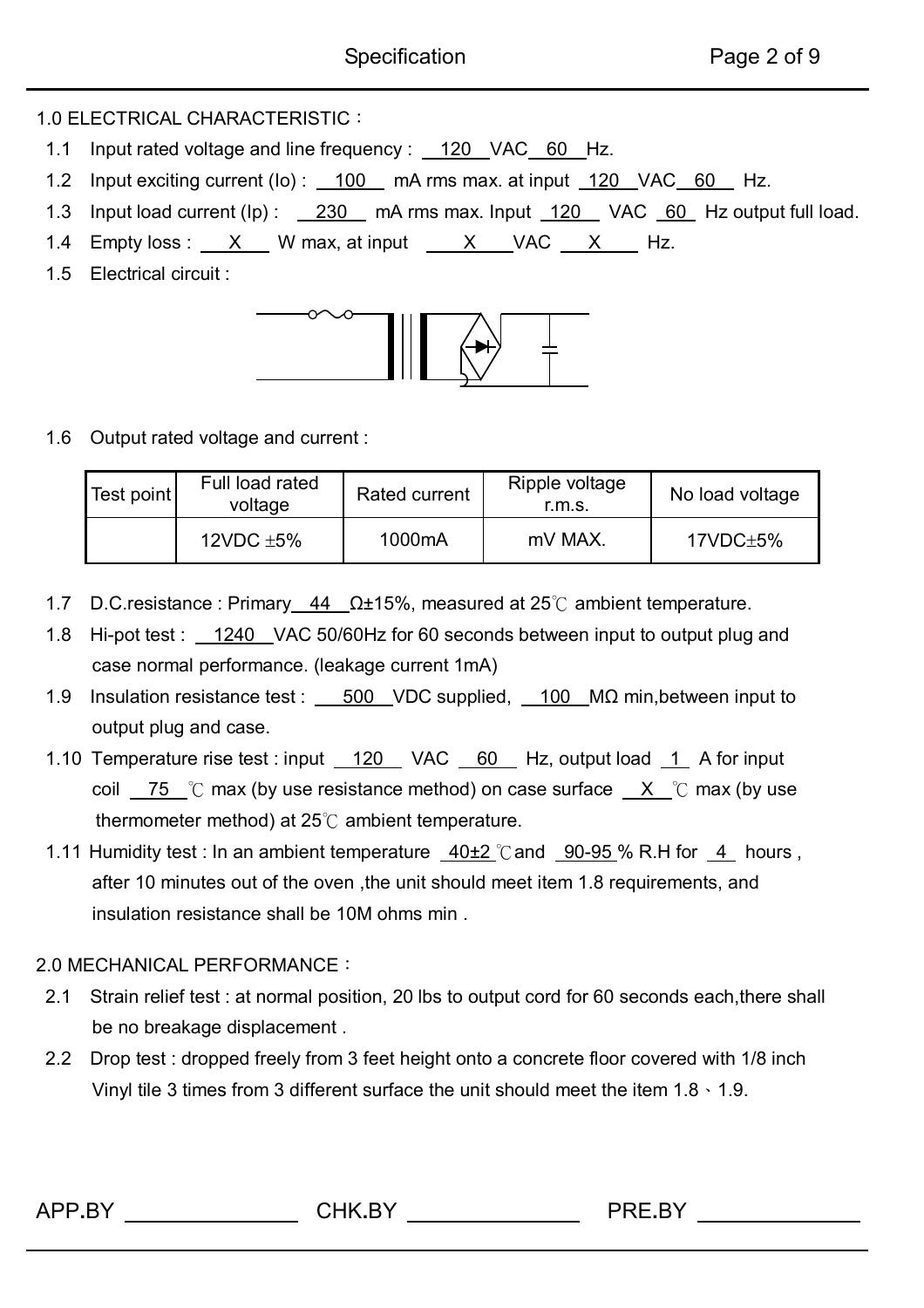| 2.3 | Bending test: the plug and S/R should withstand weight of 200 gram, it swinging from left |             |           |     |             |  |  |  |
|-----|-------------------------------------------------------------------------------------------|-------------|-----------|-----|-------------|--|--|--|
|     | to right at an angle of 120 degree for _300 cycles, and 15-20 cycles per minute, the      |             |           |     |             |  |  |  |
|     | cord shall be conductible.                                                                |             |           |     |             |  |  |  |
|     | 3.0 SAFETY STANDARD:                                                                      |             |           |     |             |  |  |  |
|     | UL/CUL                                                                                    | $\sqcap$ GS | <b>CE</b> | PSE | <b>BSMI</b> |  |  |  |
|     |                                                                                           |             |           |     |             |  |  |  |
|     | 4.0 APPEARANCE REQUIREMENTS :                                                             |             |           |     |             |  |  |  |
|     | 4.1 Appearance: Damage and rusting are not permitted.                                     |             |           |     |             |  |  |  |
|     | 5.0 ENVIRONMENTAL CONDITION :                                                             |             |           |     |             |  |  |  |
| 5.1 | Operating temperature range : -10°C ----- +40°C                                           |             |           |     |             |  |  |  |
| 5.2 | Storage temperature range : -20°C ----- +55°C                                             |             |           |     |             |  |  |  |
| 5.3 | Operating humidity range: 30-85% R.H.                                                     |             |           |     |             |  |  |  |
|     | 6.0 INSPECTION ON LINE :                                                                  |             |           |     |             |  |  |  |
| 6.1 | The test items for each produce.                                                          |             |           |     |             |  |  |  |
|     | ♦ Primary exciting current                                                                |             |           |     |             |  |  |  |
|     | ◆ Core loss                                                                               |             |           |     |             |  |  |  |
|     | ♦ Output voltage                                                                          |             |           |     |             |  |  |  |
|     | ♦ Input current and power at rated load                                                   |             |           |     |             |  |  |  |
|     | ♦ Foreign mass by shock                                                                   |             |           |     |             |  |  |  |
|     | ◆ Polarity of output plug                                                                 |             |           |     |             |  |  |  |
|     | $\blacklozenge$ Hi-pot test                                                               |             |           |     |             |  |  |  |
|     | $\blacklozenge$ Apperance                                                                 |             |           |     |             |  |  |  |
| 6.2 | The test item for part of products                                                        |             |           |     |             |  |  |  |
|     | ♦ Hum operating at rated load                                                             |             |           |     |             |  |  |  |
|     | $\bigodot$ D.C. resistance                                                                |             |           |     |             |  |  |  |
|     | Insulation test                                                                           |             |           |     |             |  |  |  |
|     | 7.0 NET WEIGHT: 400 g                                                                     |             |           |     |             |  |  |  |
|     |                                                                                           |             |           |     |             |  |  |  |
|     |                                                                                           |             |           |     |             |  |  |  |
|     |                                                                                           |             |           |     |             |  |  |  |
|     |                                                                                           |             |           |     |             |  |  |  |
|     |                                                                                           |             |           |     |             |  |  |  |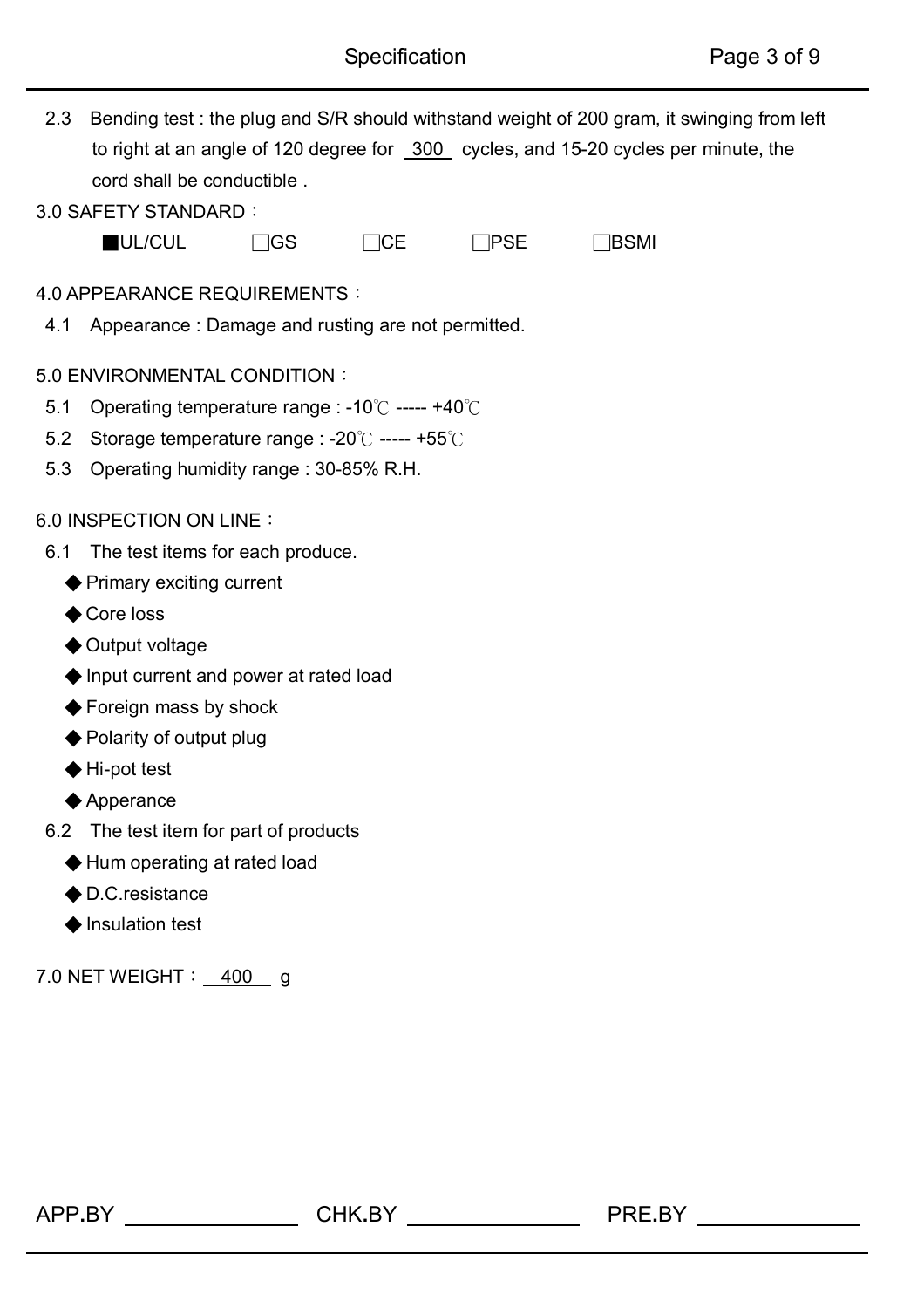

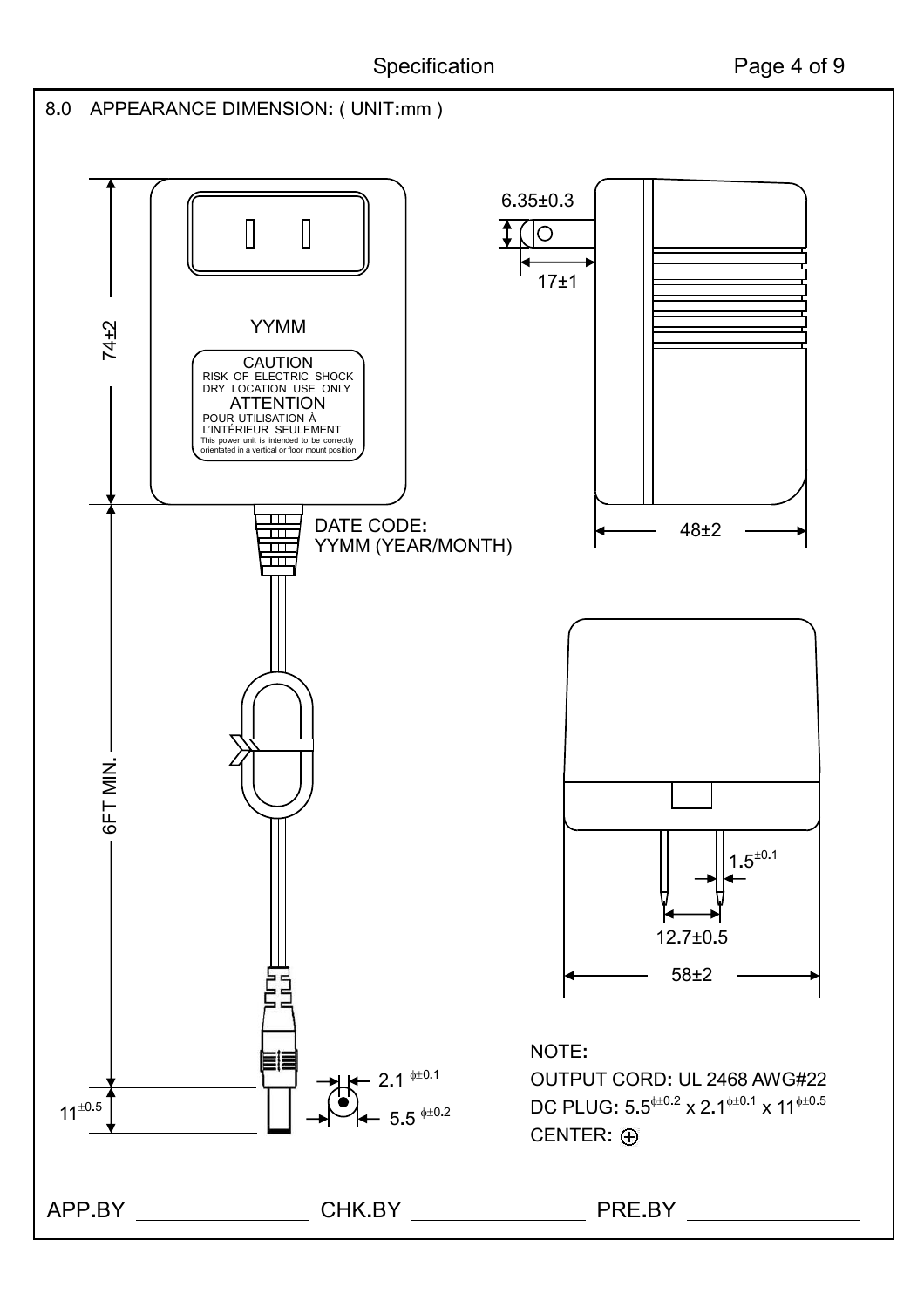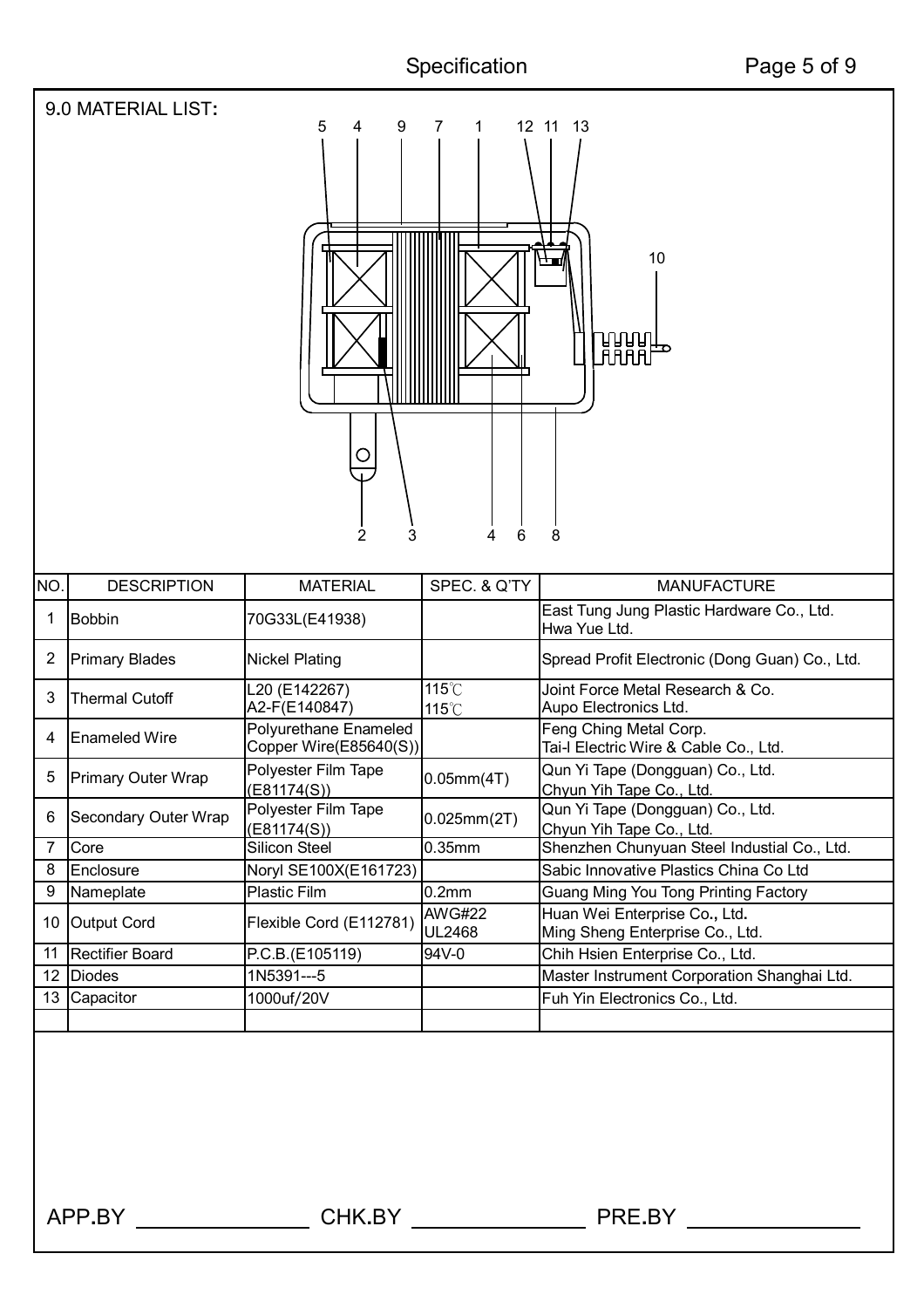ī

| 10.0: SAMPLE TEST DATA:                      |                                      |  |             |               |                |   |   |   |  |
|----------------------------------------------|--------------------------------------|--|-------------|---------------|----------------|---|---|---|--|
| <b>ITEM</b>                                  |                                      |  | <b>SPEC</b> | <b>SAMPLE</b> |                |   |   |   |  |
|                                              |                                      |  |             |               | $\overline{2}$ | 3 | 4 | 5 |  |
| PRIMARY EXCITING CURRENT<br>I/P: 120VAC 60Hz |                                      |  | 100mA MAX.  |               |                |   |   |   |  |
| I/P: 120VAC 60Hz                             | PRIMARY LOAD CURRENT                 |  | 230mA MAX.  | 180           |                |   |   |   |  |
| <b>NO LOAD</b>                               | SECONDARY VOLTAGE                    |  | 17VDC±5%    | 16.89         |                |   |   |   |  |
| LOAD: DC 1000mA                              | SECONDARY VOLTAGE                    |  | 12VDC±5%    | 12.22         |                |   |   |   |  |
|                                              |                                      |  |             |               |                |   |   |   |  |
|                                              |                                      |  |             |               |                |   |   |   |  |
|                                              |                                      |  |             |               |                |   |   |   |  |
|                                              |                                      |  |             |               |                |   |   |   |  |
|                                              |                                      |  |             |               |                |   |   |   |  |
|                                              |                                      |  |             |               |                |   |   |   |  |
|                                              |                                      |  |             |               |                |   |   |   |  |
|                                              |                                      |  |             |               |                |   |   |   |  |
|                                              |                                      |  |             |               |                |   |   |   |  |
| HI-POT<br><b>TEST</b>                        | <b>INPUT TO OUTPUT</b><br>60 SECONDS |  | AC1240V 1mA | OK            |                |   |   |   |  |
|                                              |                                      |  |             |               |                |   |   |   |  |
|                                              |                                      |  |             |               |                |   |   |   |  |
|                                              |                                      |  |             |               |                |   |   |   |  |
|                                              |                                      |  |             |               |                |   |   |   |  |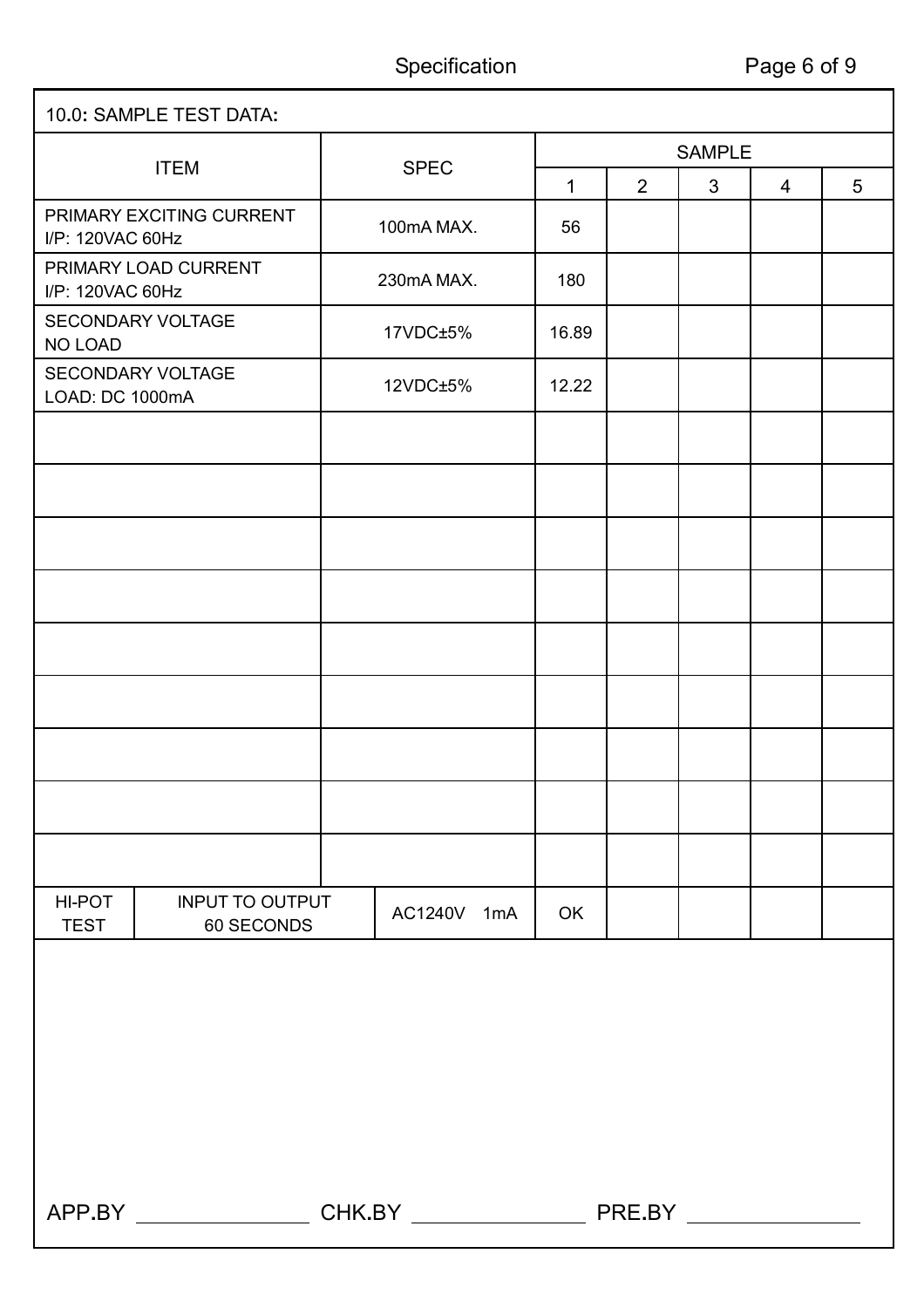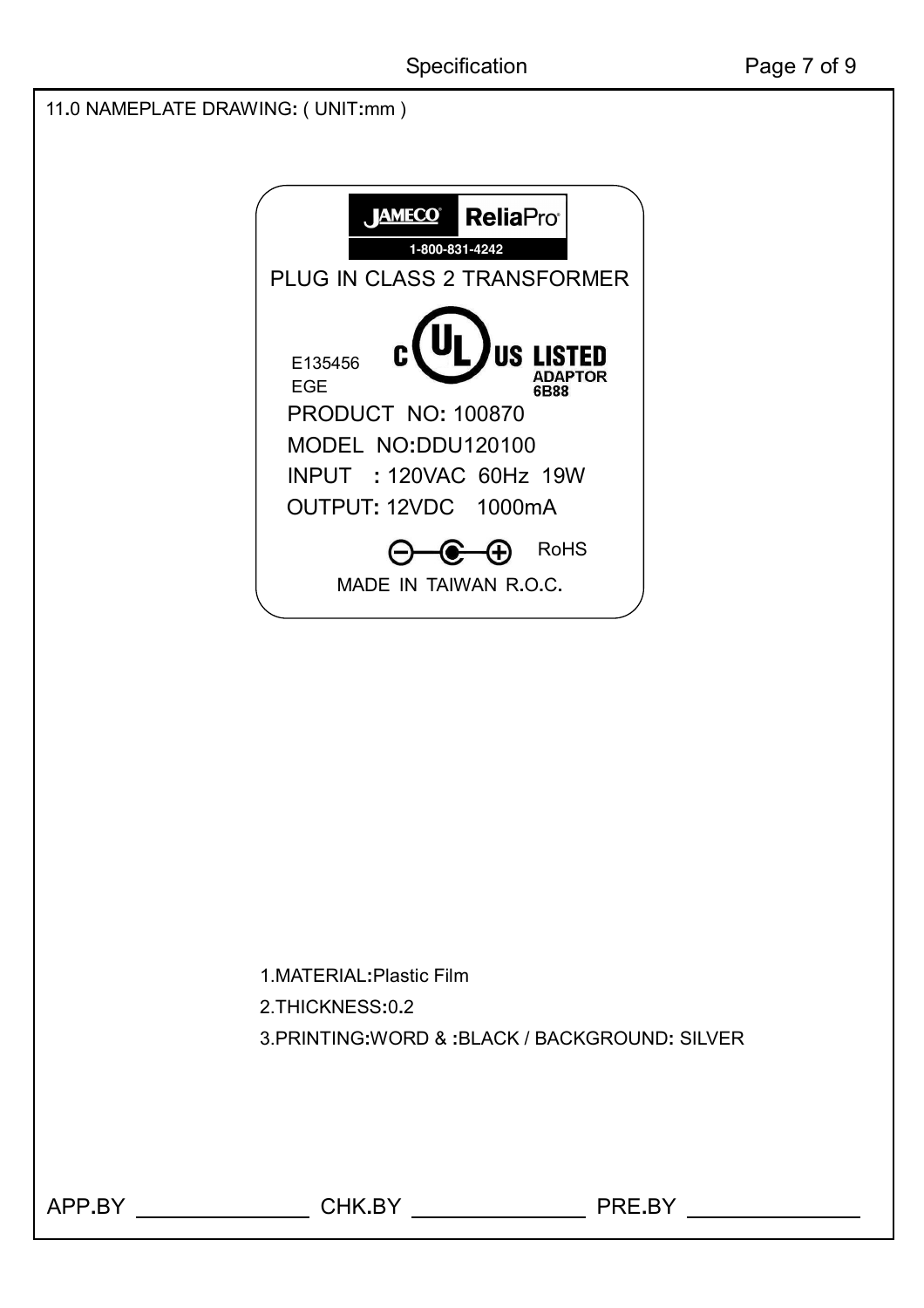